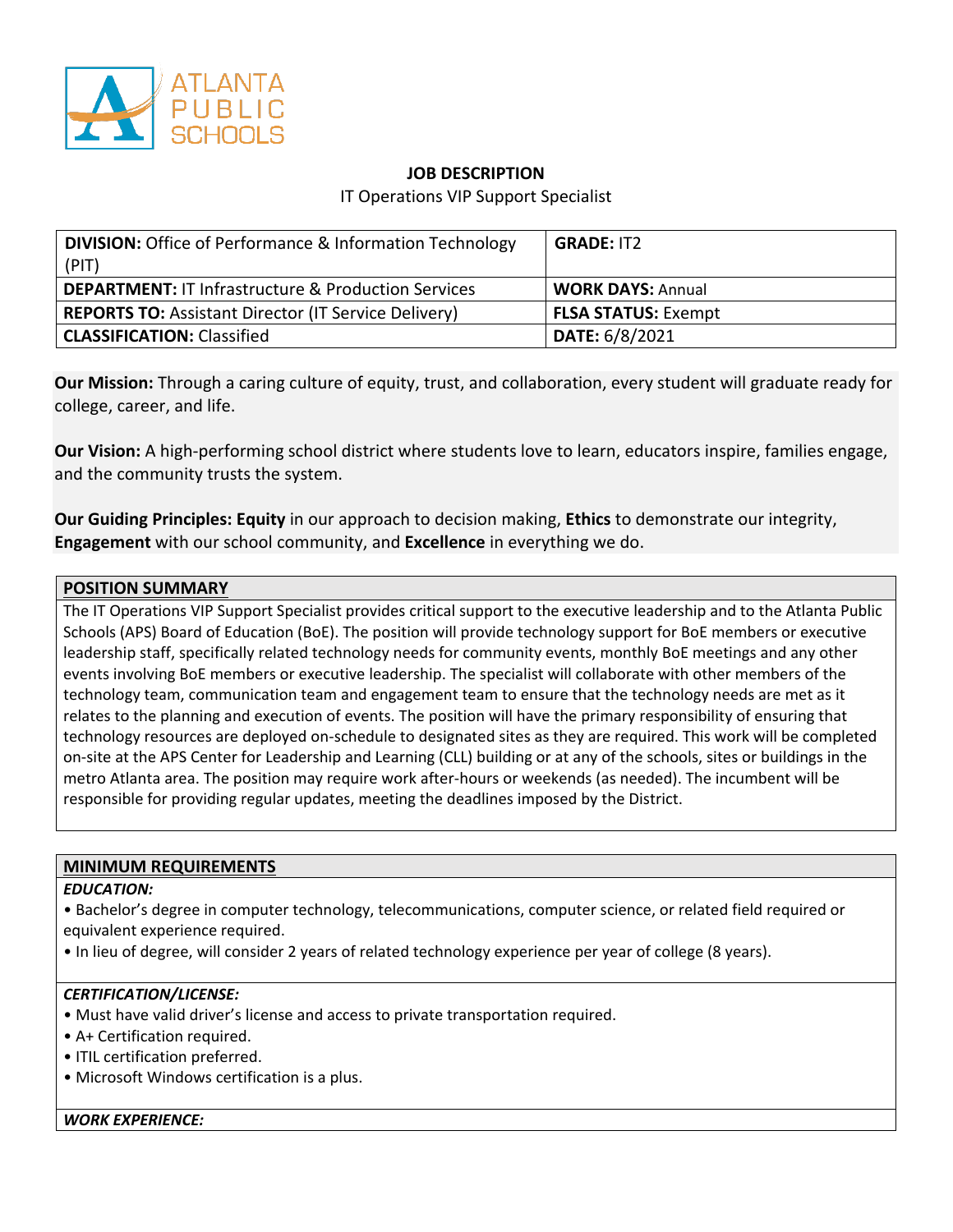

• 5 years related IT support experience including at least 3 years of experience with Windows Operating Systems, Servers, and network hardware required.

• Experience supporting current versions of Microsoft Windows, Microsoft Office, and latest technologi

## **KNOWLEDGE, SKILLS & ABILITIES**

• Familiar with basic audio-visual technologies, Microsoft Teams environment, VoIP telecommunications technologies, and networking skills.

• Advanced understanding of technology hardware, including desktop computers, laptops, tablets, printers, projectors, and scanners.

- Knowledge of one or more operating systems, such as Microsoft Windows, Mac OS, or Linux.
- Familiarity with IT support tools, such as Active Directory, LanDesk, service desk software.
- Working knowledge of PC/LAN application software including Office 365 and Internet browsers (Internet Explorer, Chrome, Safari).
- Must be able to successfully manage multiple tasks, projects, and responsibilities.
- Excellent written and verbal communication skills with a particular focus on clearly articulating IT incidents and their solutions so that both end users and technical support staff understand what is being communicated.
- Ability to apply critical thinking skills in rendering solutions to various technical issues.
- Ability to independently learn new technology and provide instruction to others.
- Must be able to collaborate effectively with District and school personnel, the help desk, the general public, and work with diverse groups of people.

## **ESSENTIAL DUTIES**

- Responsible for executive leadership and Board of Education members support tickets.
- Installs requested software on to PC and Apple devices.
- Troubleshoots and resolves minor wireless, network, switch, or printer issues; escalates major issues (wireless, network, etc.) to information technology (IT) infrastructure technical teams.
- Follows established processes and procedures, documenting work performed, including steps to resolve issues, at all times within district ticketing systems for audit and/or knowledge-based purposes.
- Reports any suggestions that may improve processes or enable more efficient support to supervisor.
- Designs and setup all executive leadership IT requirements for meetings.
- Acts as the liaison between IT and the Office of Superintendent, works with rest of department and vendors to resolve technical issues.
- Required to have prompt, regular attendance in-person and be available to work on-site, in-person during regular business hours and as needed.
- Performs other duties as assigned by an appropriate administrator or their representative.

# **PHYSICAL ABILITIES AND WORKING CONDITIONS**

The physical abilities, working conditions and other conditions of employment listed in this document are representative of, but are not intended to provide an exhaustive list of the requirements for positions in this classification. In the event of an emergency or situation requiring guidance from Federal, State, or local or school district authorities, the requirements of this position may change temporarily or for the school year to best serve the needs of our students.

**Vision:** Ability to read small print and view a computer screen for prolonged periods.